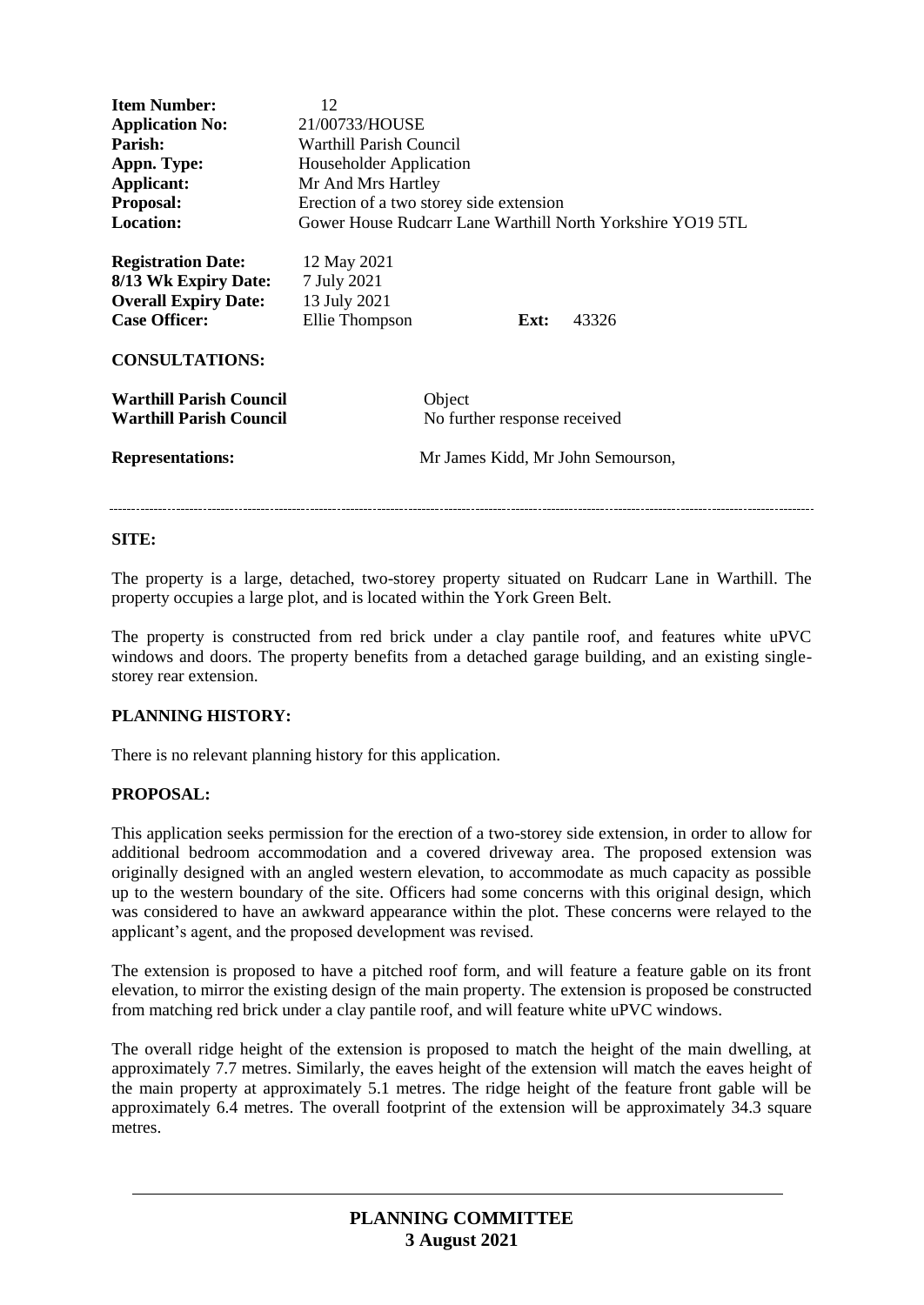# **POLICIES:**

Under Section 38(6) of the Planning and Compulsory Purchase Act 2004 planning authorities are required to determine each planning application in accordance with the planning policies that comprise the Development Plan unless material considerations indicate otherwise. The relevant Development Plan policies for the determination of this application are:

The Ryedale Plan - Local Plan Strategy (2013) Local Plan Strategy – Policy SP1 General Location of Development and Settlement Hierarchy Local Plan Strategy - Policy SP16 Design Local Plan Strategy - Policy SP20 Generic Development Management Issues

The Yorkshire and Humber Plan (Regional Spatial Strategy) York Green Belt Policies (YH9 and Y1)

Material Considerations National Planning Policy Framework National Planning Practice Guidance

# **REPRESENTATIONS:**

A brief summary of the position of statutory and non-statutory consultees is included on the front sheet of the report and issues raised are addressed in the relevant appraisal sections of the report. All consultation responses are available for Members to view in full on the public access webpage, and referred to in the report accordingly.

A summary of the representations received from the neighbours and the Parish Council in response to the initial application it as follows:

Two objections were received from the occupiers of the neighbouring properties (Missenden House and Claridge House). They raised the following concerns:

- Does not meet the requirements of Policy SP20; the resulting dwelling will stretch across the entire width of the curtilage, and no other property on Rudcarr Lane exhibits this characteristic.
- The scale, mass and design of the extension would have a detrimental effect on both the neighbouring properties and the village scene.
- Loss of neighbouring amenity: the proposed scheme will be overbearing for the occupants of Missenden House.
- Loss of Light: Two windows on the front (east) of Missenden House serving a bedroom and ensuite will be affected using the BRE 45-degree rule. The extension will also affect the light to a velux rooflight on the eastern side of Missenden House. Using the BRE 25-degree rule light will also affect a downstairs WC.
- The proposed development overlooks the development overlooks the access, driveway and front garden of Missenden House.
- The driveway of Missenden House is a right of way for agricultural access to the church field, and so the proximity of the development to this right of way is a concern.
- Proposed development would be a dominant mass on the boundary of the property, further increased by the topography of the site.
- The eastern elevation of Missenden House is its front elevation, and its front door is in direct line of sight to the proposed extension.
- Removal of a section of a hedge is at odds with Policy SP16.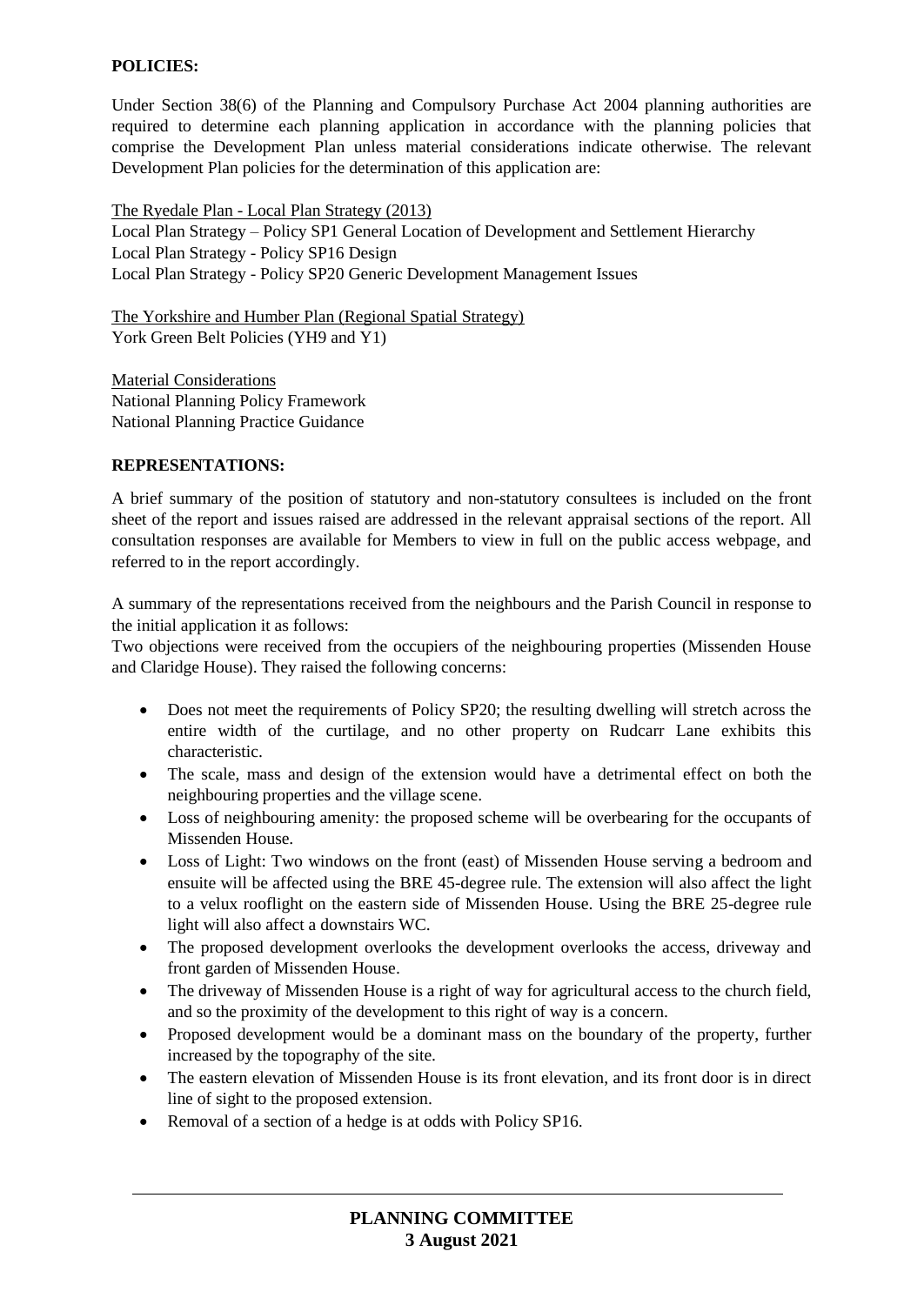- Concern around the impact on the York Green Belt: the proposed development is disproportionate, materially larger and would not maintain the openness between the properties.
- A commercial business is operated from Gower House and the proposal would make it difficult for larger vehicles to access through the covered drive way. Concern that a skip would be permanently situated at the front of the site and there could be traffic issues.

Warthill Parish Council also objected to the proposed scheme, and raised a number of concerns, including:

- Scale and Massing of the development would have an overbearing impact on the neighbouring property, which would be particularly pronounced as the eastern side of Missenden House is single-storey.
- The new extension would result in a two-storey dwelling covering the entire width of the plot, which is not considered to be in keeping with the village or any properties along Rudcarr Lane.
- The proposed extension would have a detrimental impact on the view of the properties from Rudcarr Lane.

A summary of the comments received in response to the revisions to the design of the scheme is as follows:

Two objections were received from the occupiersof the neighbours properties (Missenden House and Claridge House). They maintained their previous objections in relation to the design and scale of the development, it's impact on the street scene, neighbouring amenity and boundary treatments. The following additional comments were made:

- The dormer arrangement to the front elevation has been moved further west which exacerbates the dominating appearance of the new extension. It would dominate the streetscape and would create an intimidating and oppressive feeling when entering Missenden House.
- The current site plan does not show all the trees on the site or the boundary. There is concern that the foundation of the new extension could affect the root structure of in the future the crown of the trees. One tree in the south west corner of the site provides screening from the first floor windows of Gower House, and its removal would allow for overlooking of the neighbouring properties rear gardens. The trees also add amenity value, landscape quality and visual character.
- The extension is not subordinate to the original dwelling and cannot be 'read' as an addition to the original building.

Warthill Parish Council were consulted on the revised plans, but made no further comments on the proposed scheme.

Following the receipt of the above comments, the applicant's agent provided updated plans, to address some of the issues raised. The revised plans included a plan to address concerns relating to loss of light and an updated proposed plan to show that the boundary hedge and trees will remain. The proposed extension was not revised in design, and as such a formal re-consultation was not undertaken. However, the Case Officer alerted the occupiers of the neighbouring properties to the presence of the new plans, in case they wanted to make any further comments.

The occupier of the property known as Claridge House contact the Case Officer via phone, and verbally confirmed he maintains his objection to the proposed development. The occupier of Missenden House also maintained their objection, and submitted a further written response which raised concerns with the applicant's agent's interpretation of the 25 degree rule, including:

• The topography of the site is not included on the site.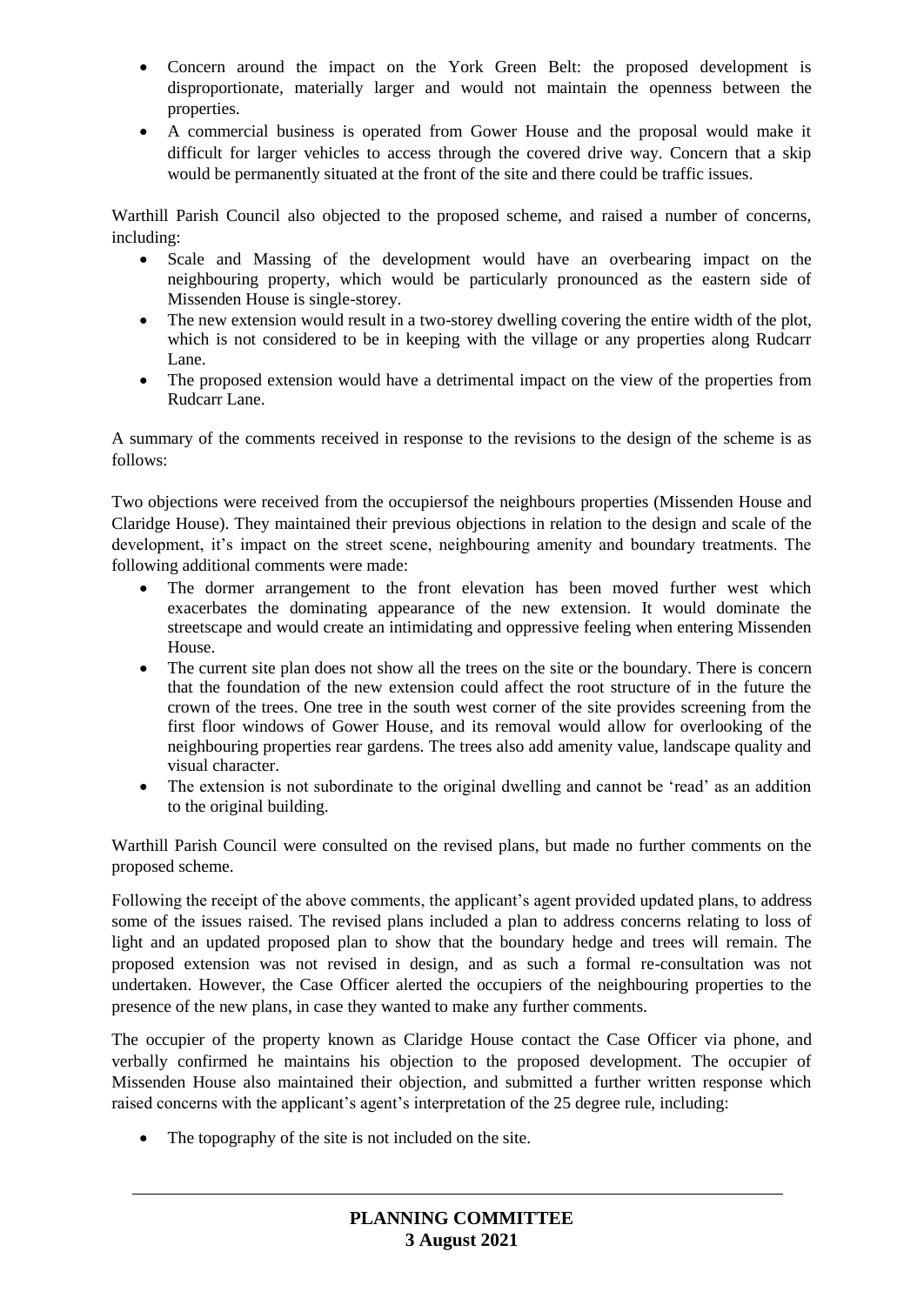- The proposed development is acknowledged to breach the 25 degree rule which shows the design has been made with no thought to the impact on the neighbouring property.
- The objector also supplied their own annotated version of the agent plans to show their interpretation (measured horizontally not vertically) of the 45 and 25 degree light impingements.

# **APPRAISAL:**

The main considerations within the determination of this application are:

- i. Design, form and character
- ii. Impact on neighbouring amenity
- iii. Impact on the York Green Belt
- iv. Other Matters

## Design

The new two-storey side extension is proposed to have a pitched roof form, with a feature gable on its front (southern) elevation. It has been designed so that it has the same ridge and eaves height as the existing property. As a result, the new extension will appear as a continuation of the existing property, which will mirror the existing feature front gable towards the eastern side of the front elevation. The resulting form of the property will be roughly symmetrical when viewed from the front. It is considered that the overall form of the extension will reflect the form and character of the existing dwelling. On this basis the form of the development is considered to be acceptable.

While the new extension is not proposed to be subservient in height to the host dwelling, the overall footprint of the development will be smaller than the floor area of the host dwelling in scale. The property is a large, detached dwelling within a large plot, and it is considered that the proposed extension will appear proportionate to the scale and massing of the host dwelling and its plot.

Some concern has been raised by the occupiers of neighbouring properties and the Parish Council, with regards to the resulting overall scale and width of the property, and its impact on the character and pattern of the street scene. The majority of Rudcarr Lane is characterised by large, detached, twostorey dwellings which sit within generous plots. However, it is considered that these plots are not particularly wide or sweeping, and the properties themselves have all been constructed at a similar distance from the main highway. As such, the properties on Rudcarr Lane are reasonably close together, and do generally appear as a continuous (albeit, set back) street frontage. The proposed development would not undermine this arrangement. In addition, whilst the proposed development would see the reduction in some space between the application property and the closest neighbouring property to the west (approximately 3.8 metres), visually a gap between the built forms would be retained by the presence of the driveway of the neighbouring property. Therefore, it is not considered that the new extension would significantly alter or detrimentally impact the character and appearance of the street scene, or the pattern of development within this area.

The use of matching materials in this location is considered to be appropriate, however a condition is recommended to ensure a good matching brick is used.

On this basis, the proposed development is considered to comply Policy SP16 (Design) of the Ryedale Local Plan Strategy.

### Effect on Neighbours

The new extension is proposed to be constructed on the western (side) elevation of the existing building, on and above the existing drive way which serves the property. The resulting western elevation of the property will be approximately 3.7 metres closer to the neighbouring boundary.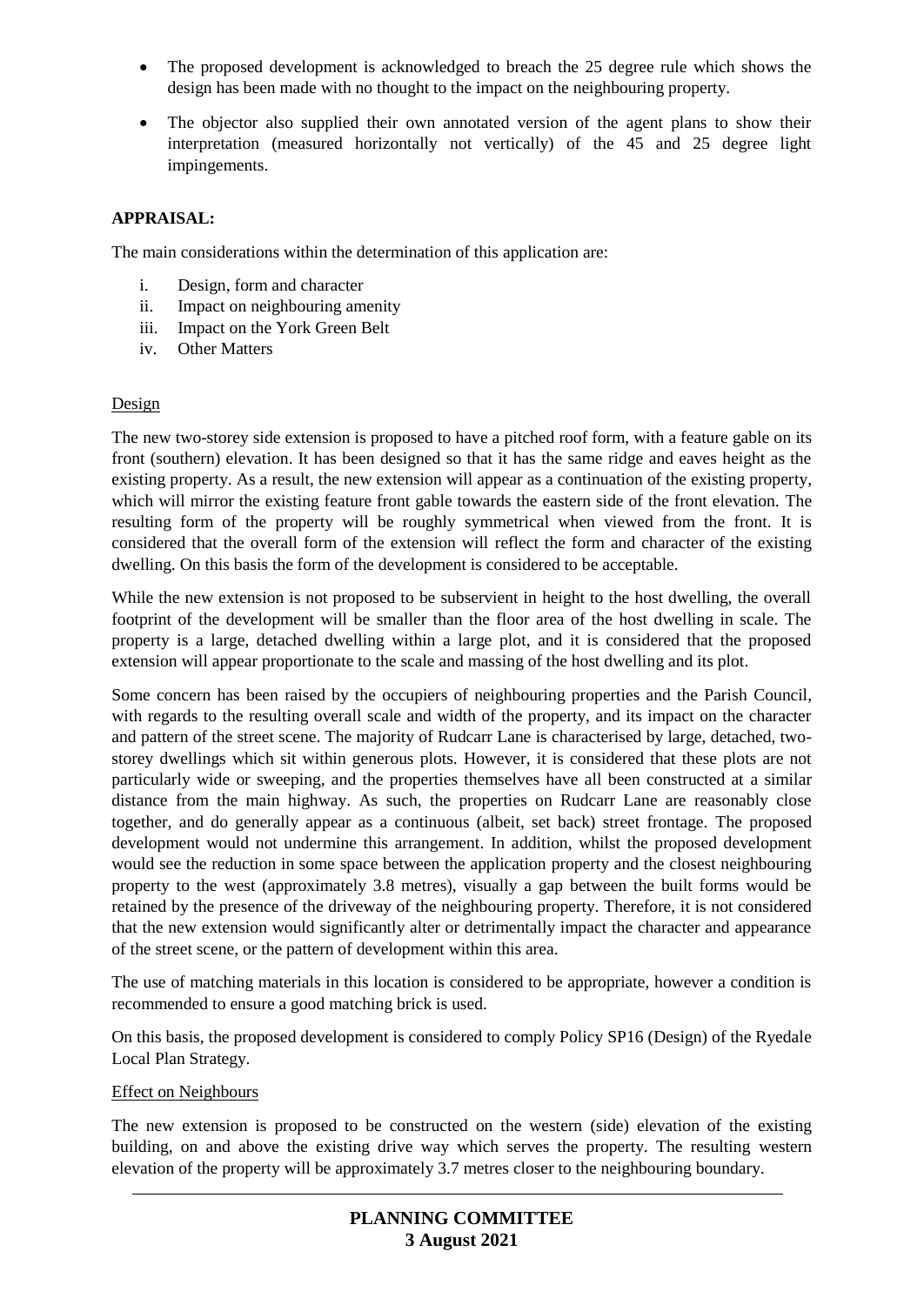The neighbouring property to the west (Missenden House) is situated on the western side of its plot and has been designed with a 'sideways' construction, with its front elevation facing towards the east and the application site. The neighbouring property is comprised of a two storey and single storey elements with the latter facing towards the application site. As well as the main entrance door, there are three windows on this elevation at ground-floor level, which serve a bedroom and en-suite and a WC. It was evident at the Officer's site visit, and from the provided proposed Block Plan, that the application property and the neighbouring property to the west are slightly offset. The proposed extension would face an existing flank wall of Missenden House which features its front door and a WC window, and would not directly face that part of the neighbouring elevation that includes the ground floor bedroom and en-suite windows.

The occupier of Missenden House is concerned that the proposed development would be contrary to the 45 and 25 degree rules in terms of loss of light. The public file includes plans provided by the architect and neighbour to illustrate the effect.

Members are aware that the 45 degree and 25 degree 'rules' are rules of thumb aimed at considering the impact of new development on the natural lighting of habitable rooms in neighbouring properties. The 45 degree 'rule' is used where the nearest side of an extension is at right angles to a neighbouring window. This is not the case in this situation where the side of the application property and neighbouring property are orientated to face each other. The 25 degree 'rule' is applicable to new development which directly faces the windows of a neighbouring property. In this case, however, the proposed extension does not directly face the windows of the neighbouring property. At an oblique angle, the height of the ridge of the proposed extension may result in some very minor reduction in sun light as the sun tracks for east to west. While there may be a slight increase in the impact on morning light to these two rooms, this impact is not considered to be significantly greater than what is currently experienced at the neighbouring property, owing to the existing orientation between the two properties. In addition, the proposed development will not directly overshadow the windows of the adjacent property.

No windows are proposed to be installed in the western elevation of the new extension, so it is not considered that the proposed extension would result in any direct overlooking or loss of privacy of the neighbouring property. Two windows are proposed to be installed in the new extension, with one in the front elevation and one in its rear elevation first floor level. It is not considered that these windows would result in an increased level of overlooking of the gardens of the neighbouring property, over and above what is already experienced from the existing first floor windows. However, it is considered that it would be appropriate that a condition is used to obscure glaze the proposed en-suite window on the rear first floor elevation. Whilst there is some existing inter visibility between the application property and Missenden House, the window would be closer to the windows in the neighbouring property and to avoid any increase in loss of privacy it is appropriate that the window is obscure glazed.

The driveway of the neighbouring property runs along the eastern side of the neighbouring site, between the two buildings, and as such some space between the properties will be maintained. At its closest point (the rear), the new extension will measure approximately 3.1 metres away from the neighbouring building, while the front corner of the new extension will measure approximately 4 metres away from the eastern elevation of Missenden House.

It is acknowledged that the new extension will increase the massing on the application site, however it is not considered that this will create an overbearing presence which is significantly greater than what is currently experienced. The new extension is not larger in scale than the existing property, and the revised proposed development has been designed to sit comfortably within the boundaries of the application site. On this basis, it is not considered that the proposed development would result in an unacceptable overbearing presence on the occupiers of the neighbouring property.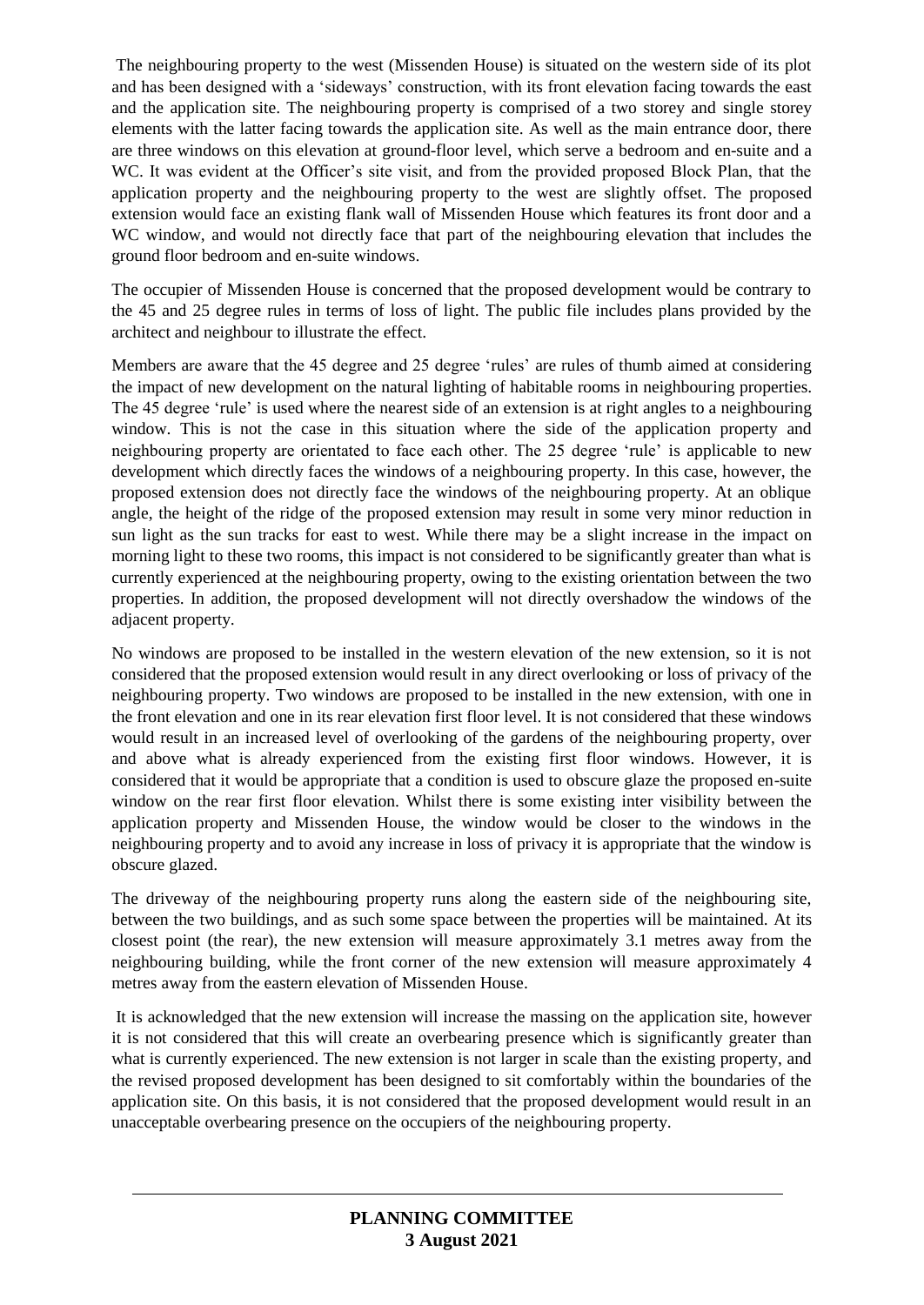On this basis, the proposed development is considered to comply with Policy SP20 (Generic Development Management Issues) of the Ryedale Local Plan Strategy.

## Impact on the York Green Belt

The extension is to the side of the property. The property occupies a generous plot and whilst the two storey element of the scheme will be visible from some surrounding public vantage points, the development proposed is within the context of existing development, and is considered to be in proportion to the existing building. In this respect, it is not considered to impact on the openness of the York Green Belt and is not in conflict with local or national policy in this respect.

## Other Matters

Some concern was raised from the occupier of a neighbouring property about a business operating from the site, and the potential impact of the proposed development on highway safety in relation to large vehicles having to reverse onto the highway. The applicant has confirmed that a business is registered to the application site, but it is not operated from it. As such, there is no reason to assume that large vehicles will be journeying to and from the site. The new extension is open at ground floor level, to allow for standard sized vehicles to drive through to the rear of the site and utilise the existing turning area within the rear amenity space of the site. As such it is not considered that the proposed development would have a detrimental impact on highway safety.

Some concern was also raised in relation to the trees that are present within the site, and along the western boundary. The Tree and Landscape Officer has been consulted on the application, and has confirmed that the proposed development would not have a significant impact on the trees at the site. The trees are relatively small, and it is likely that the roots are already restricted due to the effects of compaction from the driveways at the site and the neighbouring property. The Officer has confirmed that he has no objection to the proposed development.

# **CONCLUSION**

The proposed extension is considered to be of a proportionate and acceptable design, and it is not considered that it will give rise to a significant detrimental impact on neighbouring amenity, or that it would undermine the openness of the York Green Belt. The proposed development is considered to meet the relevant policy criteria set out in Policies SP16 (Design) and SP20 (Generic Development Management Issues) of the Ryedale Local Plan Strategy and the NPPF. On this basis approval is recommended subject to the following conditions.

# **RECOMMENDATION: Approval**

1 The development hereby permitted shall be begun on or before .

Reason: To ensure compliance with Section 51 of the Planning and Compulsory Purchase Act 2004

- 2 The development hereby permitted shall be carried out in accordance with the following approved plan(s):
	- o Revised Site Location Plan, drwg. no. 09.2021.PA02 (scanned to file on 20.07.2021)
	- o Revised Proposed Plans, drwg. no. 09.2021.PA01 Rev. E (scanned to file on 20.07.2021)

Reason: For the avoidance of doubt and in the interests of proper planning in accordance with Policies SP16 and SP20 of the Ryedale Plan - Local Plan Strategy.